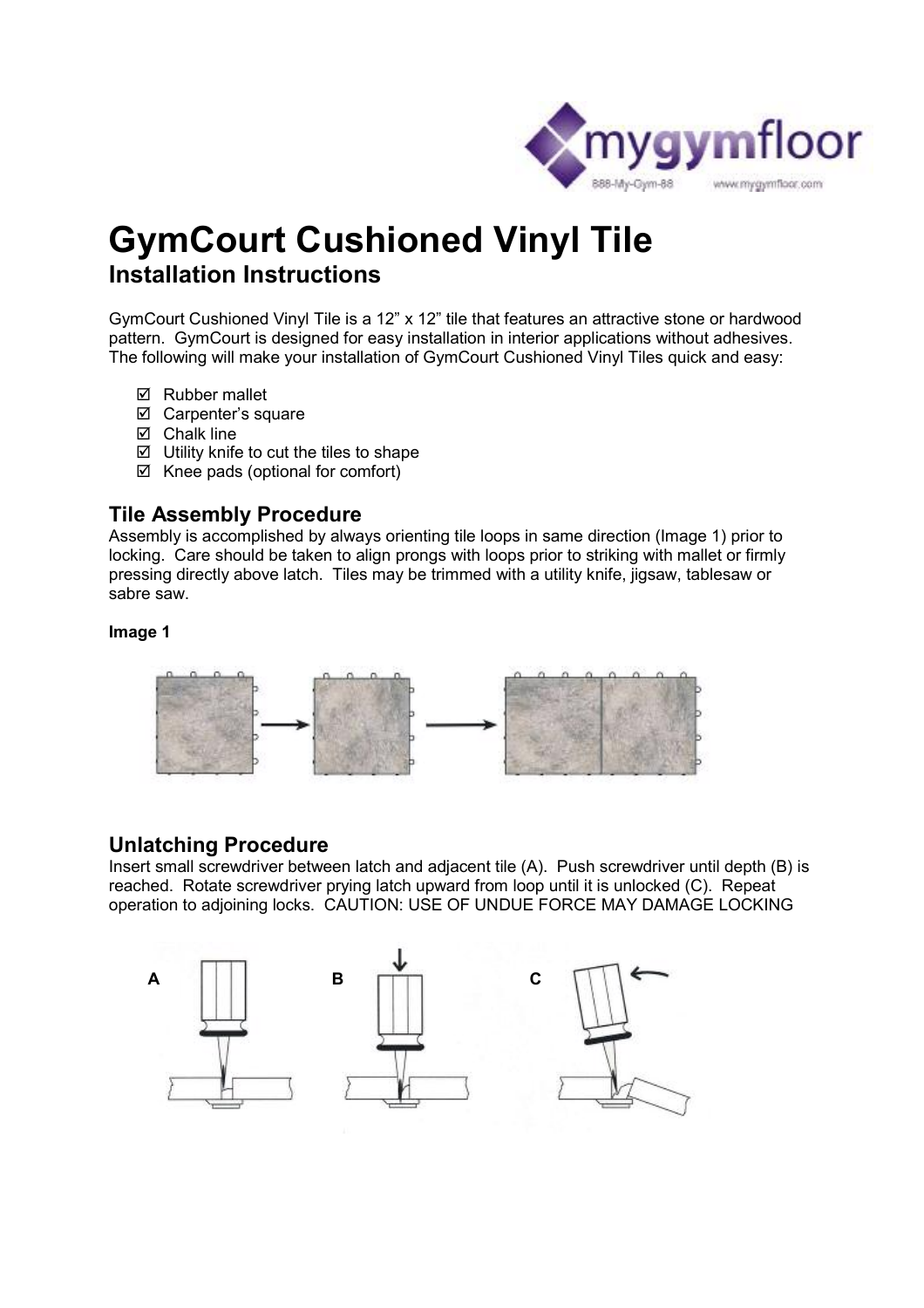#### **Underlayment (optional)**

To deaden sound and increase resiliency, Gym Court/Carpet Lock Rubber Underlayment may be installed. Rubber underlayment is a 1/8" x 4' x 60' roll that is simply rolled out and loose laid on top of sub-floor, then trimmed into place with a utility knife prior to installation of tiles.

#### **Layout**

Find the center of the room by snapping a chalk line in the middle of the width and the middle of the length of the floor. Where these two lines intersect is the exact middle of your floor. This will be your starting point as you begin to lay your tile.

*Check to make sure your chalk lines are square with a carpenter's square. Lay the carpenter's square up against the lines to see if they track the same way as the carpenter's square. If you find they don't, just mark the proper lines with a pencil, wipe up your old chalk lines and re-snap a new one indicating the correct line.* 

Start laying the tiles with a "dry run" by placing the tiles in an L fashion using your chalk lines as a guide. Alternate the direction of the tiles by turning each tile ¼ turn to provide a parquet or checkerboard design. Once you've laid out both Ls, you will be able to see if you're centered or if you need to adjust the tiles. If so, snap new chalk lines and repeat.

Once you're sure of the placement, put down the first tile in the center of the floor, so that it's square with your chalk lines. Then, continue moving toward the walls in the same L shape snapping the tiles together with either the rubber mallet or your own hand strength. Move into each quadrant first by creating the L shape and then by filling in the pyramid from the center out. This will help keep things square.

#### **Cutting**

Determine current gap between tiles and walls by referring below to the Expansion Guide.

When trimming GymCourt tiles along a wall, at least one of the containment rims of the full piece is lost. If a force or pressure is applied to these tiles, the vinyl tile insert can move away from the polypropylene base module. This is more prevalent in high heat environments. To prevent this movement, the vinyl tile insert can be mechanically fastened to the base module.

We suggest pinning the insert piece to the base by means of a small brad (Craftsman #68467 or equivalent) shot through the top of the tile into the base module below. The preferred location is at  $\frac{1}{4}$ " from the outside edge of the base module on each of two sides. Locate the fasteners as close to the wall as possible. Note: Alternate fasteners could be countersunk #4 screws or staples.

**Note:** Extremely heavy objects – such as bars, hot tubs, entertainment centers, pianos, etc. – should rest directly on the sub floor and be trimmed the same as a fixed wall.

#### **Installation of Tiles in Sun Rooms**

Due to extremes in temperature and sunlight conditions encountered in Sun Room applications, the following guidelines should be observed:

Prior to assembling and installing GymCourt tiles, the cartons should be opened and left in the room for 24 hours (48 hours in winter) to acclimatize to room conditions. The ambient room temperature should be  $65^{\circ} - 85^{\circ}$  F. The room to be covered should not exceed 110 $^{\circ}$  F at any